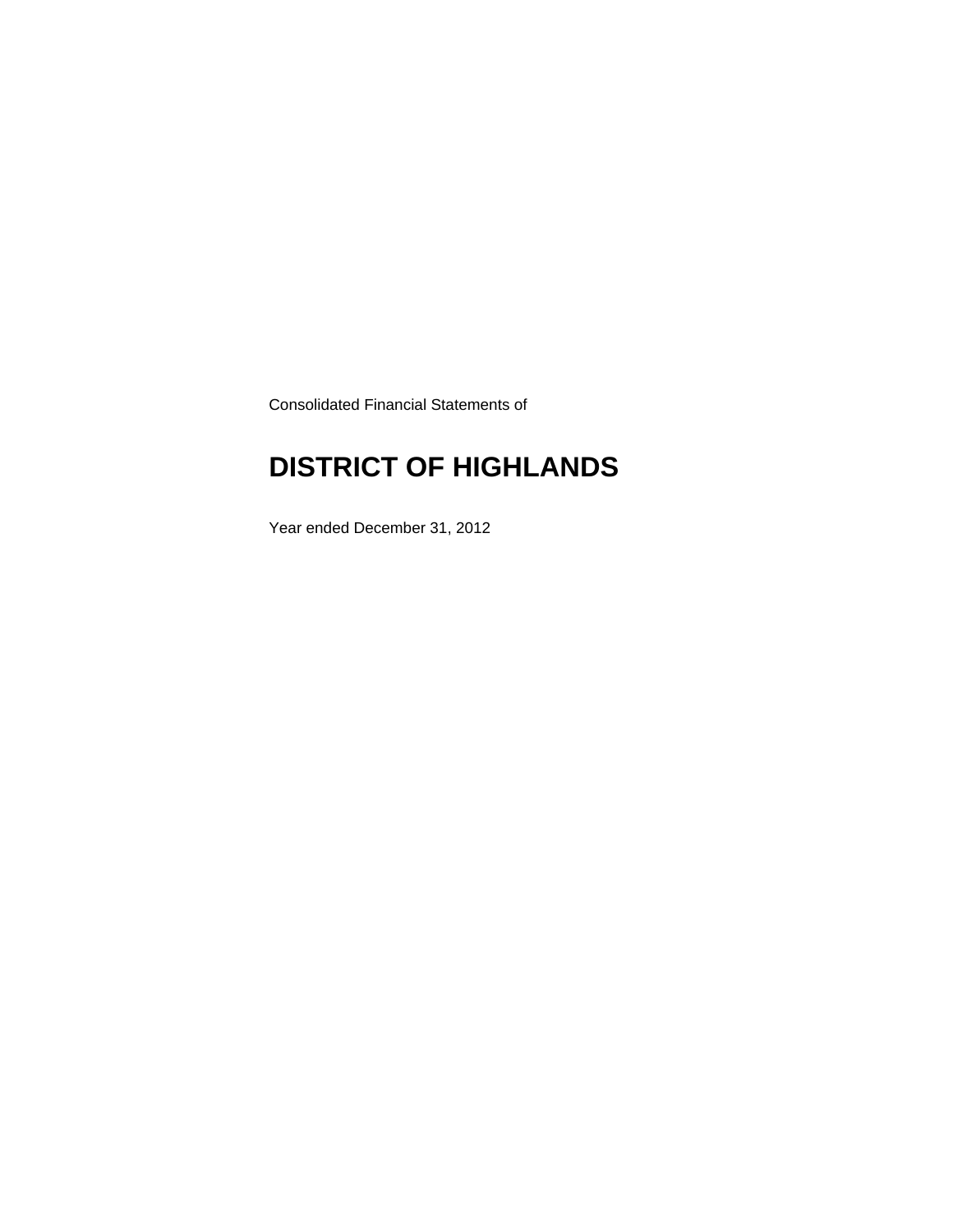Consolidated Financial Statements

Year ended December 31, 2012

### Index:

| Management's Responsibility for the Consolidated Financial Statements | $\mathbf 1$ |
|-----------------------------------------------------------------------|-------------|
| Independent Auditors' Report                                          | 2           |
| Consolidated Statement of Financial Position                          | 3           |
| <b>Consolidated Statement of Operations</b>                           | 4           |
| Consolidated Statement of Change in Net Financial Assets              | 5           |
| <b>Consolidated Statement of Cash Flows</b>                           | 6           |
| Notes to Consolidated Financial Statements                            | 7           |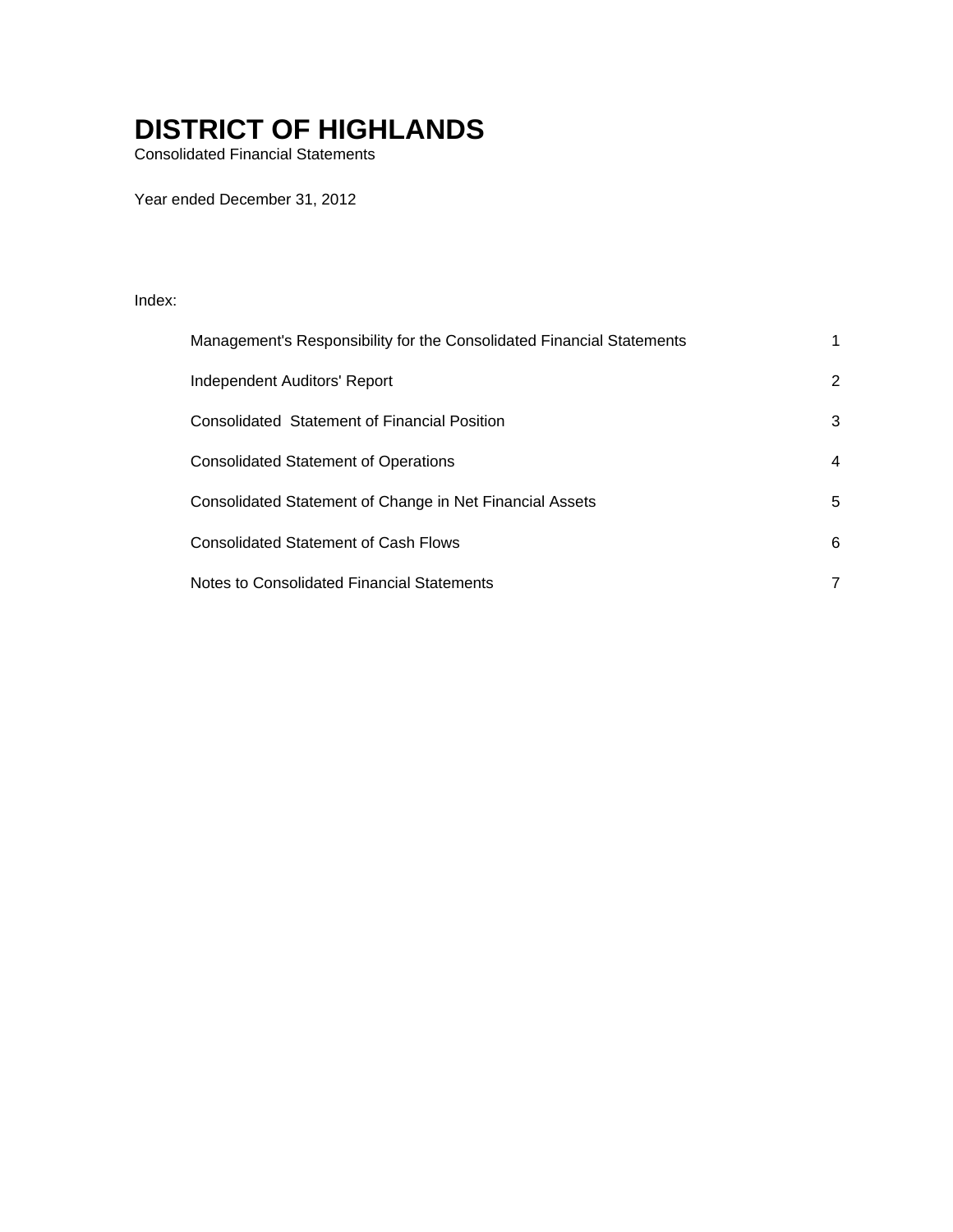### **MANAGEMENT'S RESPONSIBILITY FOR THE CONSOLIDATED FINANCIAL STATEMENTS**

The accompanying consolidated financial statements of the District of Highlands (the "District") are the responsibility of management and have been prepared in compliance with applicable legislation, and in accordance with public sector accounting standards for governments established by The Canadian Institute of Chartered Accountants. A summary of the significant accounting policies are described in note 1 to the consolidated financial statements. The preparation of financial statements necessarily involves the use of estimates based on management's judgment, particularly when transactions affecting the current accounting period cannot be finalized with certainty until future periods.

The District's management maintains a system of internal controls designed to provide reasonable assurance that assets are safeguarded, transactions are properly authorized and recorded in compliance with legislative and regulatory requirements, and reliable financial information is available on a timely basis for preparation of the consolidated financial statements. These systems are monitored and evaluated by management.

Mayor and Council meet with management and the external auditors to review the consolidated financial statements and discuss any significant financial reporting or internal control matters prior to their approval of the consolidated financial statements.

The consolidated financial statements have been audited by KPMG LLP, independent external auditors appointed by the District. The accompanying Independent Auditors' Report outlines their responsibilities, the scope of their examination and their opinion on the District's consolidated financial statements.

Chief Administrative Officer - Treasurer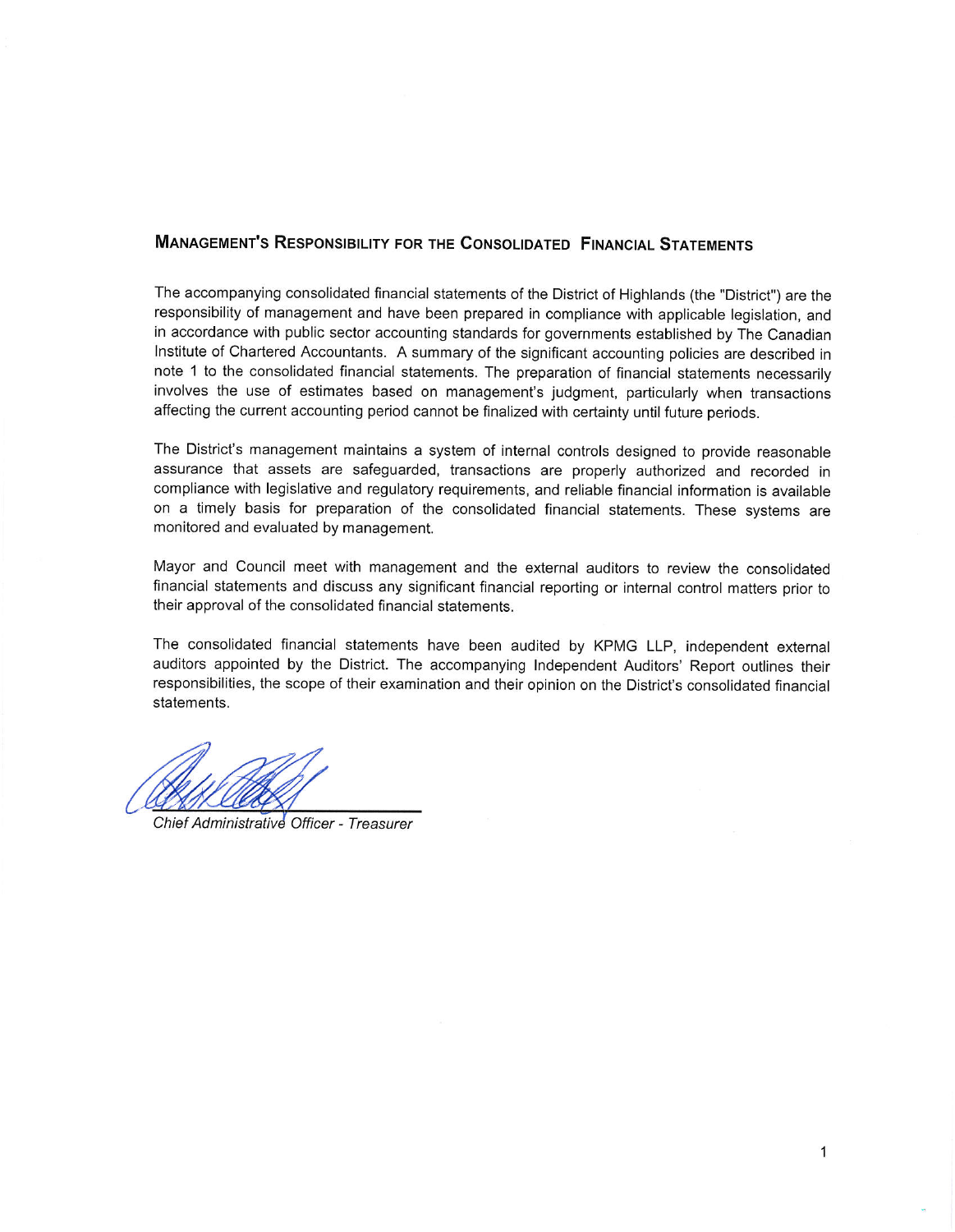

800-730 View Street Victoria BC V8W 3Y7 Canada

**KPMG LLP Telephone** (250) 480-3500 **Chartered Accountants** Fax (250) 480-3539 St. Andrew's Square II and the state of the state of the state of the state of the state of the state of the state of the state of the state of the state of the state of the state of the state of the state of the state of

### **INDEPENDENT AUDITORS' REPORT**

#### *To the Mayor and Councillors of The District of Highlands*

We have audited the accompanying consolidated financial statements of The District of Highlands, which comprise the consolidated statement of financial position as at December 31, 2012, the consolidated statements of operations, change in net financial assets and cash flows for the year then ended, and notes, comprising a summary of significant accounting policies and other explanatory information.

#### *Management's Responsbility for the Consolidated Financial Statements*

Management is responsible for the preparation and fair presentation of these consolidated financial statements in accordance with Canadian public sector accounting standards, and for such internal control as management determines is necessary to enable the preparation of consolidated financial statements that are free from material misstatement, whether due to fraud or error.

#### *Auditors' Responsibility*

Our responsibility is to express an opiniion on these consolidated financial statements based on our audit. We conducted our audit in accordance with Canadian generally accepted auditing standards. Those standards require that we comply with ethical requirements and plan and perform the audit to obtain reasonable assurance about whether the consolidated financial statements are free from material misstatement.

An audit involves performing procedures to obtain audit evidence about the amounts and disclosures in the consolidated financial statements. The procedures selected depend on our judgment, including the assessment of the risks of material misstatement of the consolidated financial statements, whether due to fraud or error. In making those risk assessments, we consider internal control relevant to the entity's preparation and fair presentation of the consolidated financial statements in order to design audit procedures that are appropriate in the circumstances, but not for the purpose of expressing an opinion on the effectiveness of the entity's internal control. An audit also includes evaluating the appropriateness of accounting policies used and the reasonableness of accounting estimates made by management, as well as evaluating the overall presentation of the consolidated financial statements.

We believe that the audit evidence we have obtained is sufficient and appropriate to provide a basis for our audit opinion.

#### *Opinion*

In our opinion, the consolidated financial statements present fairly, in all material respects, the consolidated financial position of The District of Highlands as at December 31, 2012, and its consolidated results of operations, its consolidated changes in net financial assets and its consolidated cash flows for the year then ended in accordance with Canadian public sector accounting standards.

KPMG LLP

Chartered Accountants May 21, 2013 Victoria, Canada

KPMG LLP is a Canadian limited liability partnership and a member firm of the KPMG network of independent member firms affiliated with KPMG International Cooperative ("KPMG International"), a Swiss entity. KPMG Canada provides services to KPMG LLP.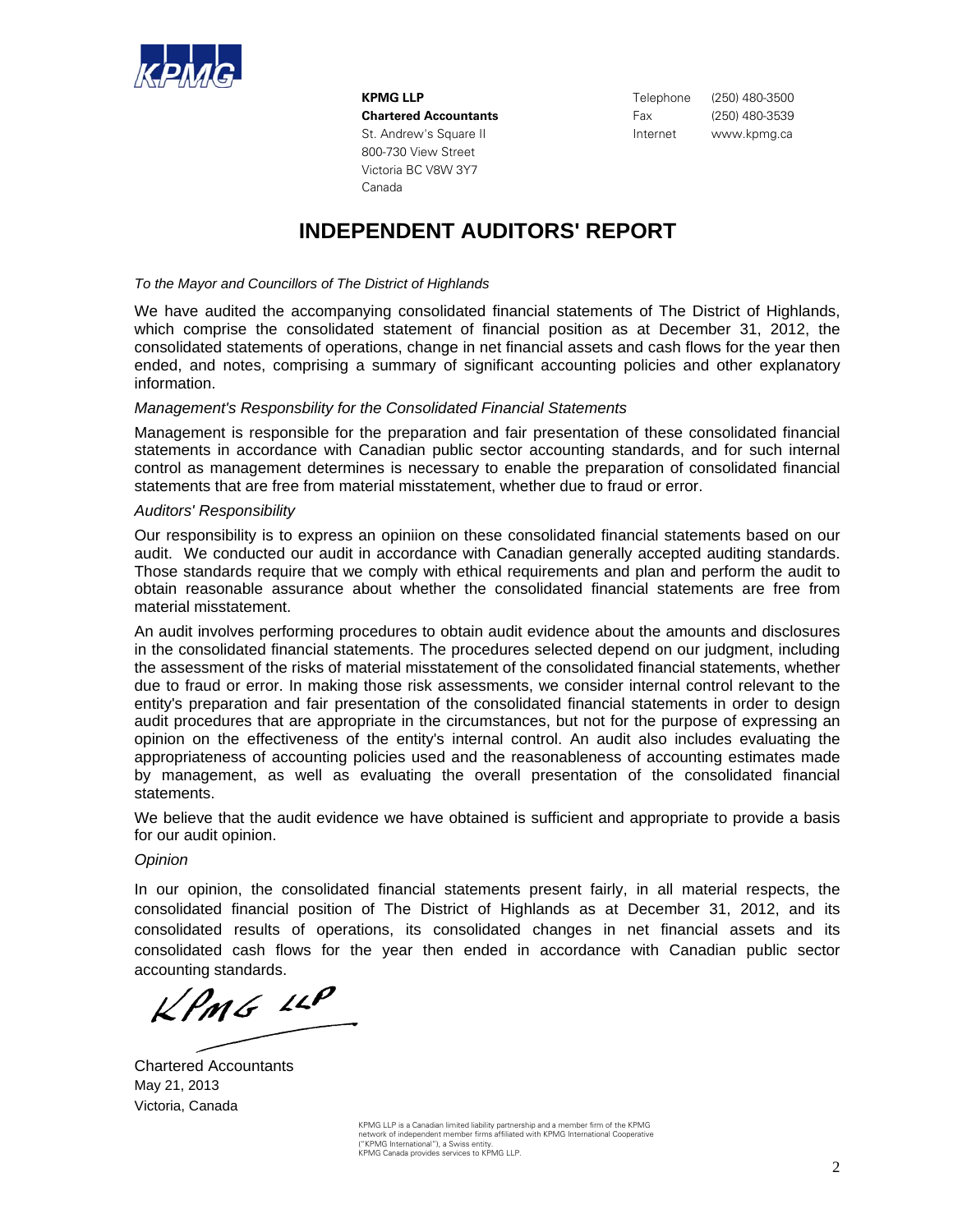Consolidated Statement of Financial Position

December 31, 2012, with comparative information for 2011

|                                          | 2012              |    |                   |  |
|------------------------------------------|-------------------|----|-------------------|--|
| Financial assets:                        |                   |    |                   |  |
| Cash and cash equivalents                | \$<br>3,247,548   | \$ | 2,671,185         |  |
| Accounts receivable                      | 84.987            |    | 293,374           |  |
| Taxes receivable                         | 188,415           |    | 131,410           |  |
| Other assets                             | 7,601             |    | 12,495            |  |
|                                          | 3,528,551         |    | 3,108,464         |  |
| Financial liabilities:                   |                   |    |                   |  |
| Accounts payable and accrued liabilities |                   |    |                   |  |
| Security deposits                        | 433,882<br>17.901 |    | 391,591           |  |
| Deferred revenue (note 2)                | 209,827           |    | 9,710             |  |
| Obligation under capital lease (note 3)  | 26,219            |    | 204,466           |  |
| Long-term debt (note 4)                  | 410,766           |    | 43,514<br>442,800 |  |
|                                          | 1,098,595         |    | 1,092,081         |  |
|                                          |                   |    |                   |  |
| <b>Net financial assets</b>              | 2,429,956         |    | 2,016,383         |  |
| Non-financial assets:                    |                   |    |                   |  |
| Tangible capital assets (note 5)         | 37,114,330        |    | 37,684,305        |  |
| Prepaid expenses                         | 6,378             |    | 13,680            |  |
| Commitments and contingencies (note 11)  |                   |    |                   |  |
| Accumulated surplus (note 6)             | \$<br>39,550,664  | \$ | 39,714,368        |  |

The accompanying notes are an integral part of these consolidated financial statements.

Weble R

Chief Administrative Officer - Treasurer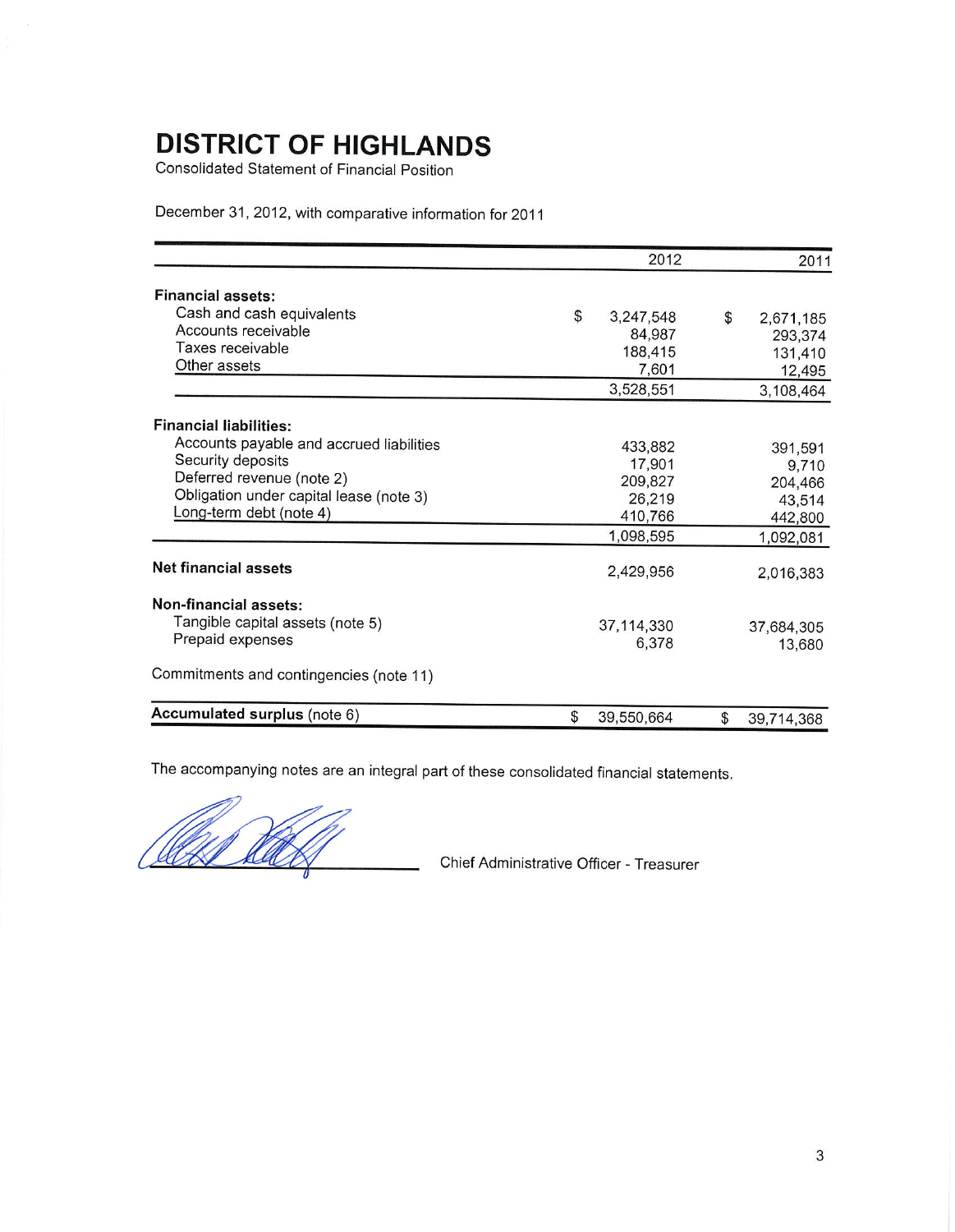Consolidated Statement of Operations

Year ended December 31, 2012, with comparative information for 2011

|                                        | Financial plan   | 2012             | 2011             |
|----------------------------------------|------------------|------------------|------------------|
|                                        | (unaudited -     |                  |                  |
|                                        | note $12$ )      |                  |                  |
| Revenue:                               |                  |                  |                  |
| Taxation, net (note 7)                 | \$<br>1,367,000  | \$<br>1,362,516  | \$<br>1,291,022  |
| Government transfers (note 8)          | 445,000          | 639,633          | 706,579          |
| Sale of services                       | 209,317          | 204,144          | 190,416          |
| Licenses, permits and other            | 74,700           | 67,806           | 48,257           |
| Investment income                      | 5,000            | 27,485           | 21,773           |
| Donations and amenities                |                  | 43,096           | 61,389           |
| Other                                  | 74,858           | 100,152          | 102,416          |
| Actuarial adjustment on debt           |                  | 7,886            | 5,873            |
| Total revenue                          | 2,175,875        | 2,452,718        | 2,427,725        |
| Expenses:                              |                  |                  |                  |
| General government services            | 750,243          | 628,158          | 596,376          |
| Protective services                    | 361,650          | 409,520          | 408,673          |
| <b>Transportation services</b>         | 1,097,315        | 891,188          | 913,466          |
| Environmental development services     | 98,900           | 154,008          | 138,003          |
| Recreation and cultural services       | 517,275          | 533,548          | 540,628          |
|                                        | 2,825,383        | 2,616,422        | 2,597,146        |
| Annual deficit                         | (649, 508)       | (163, 704)       | (169, 421)       |
| Accumulated surplus, beginning of year | 39,714,368       | 39,714,368       | 39,883,789       |
| Accumulated surplus, end of year       | \$<br>39,064,860 | \$<br>39,550,664 | \$<br>39,714,368 |

The accompanying notes are an integral part of these consolidated financial statements.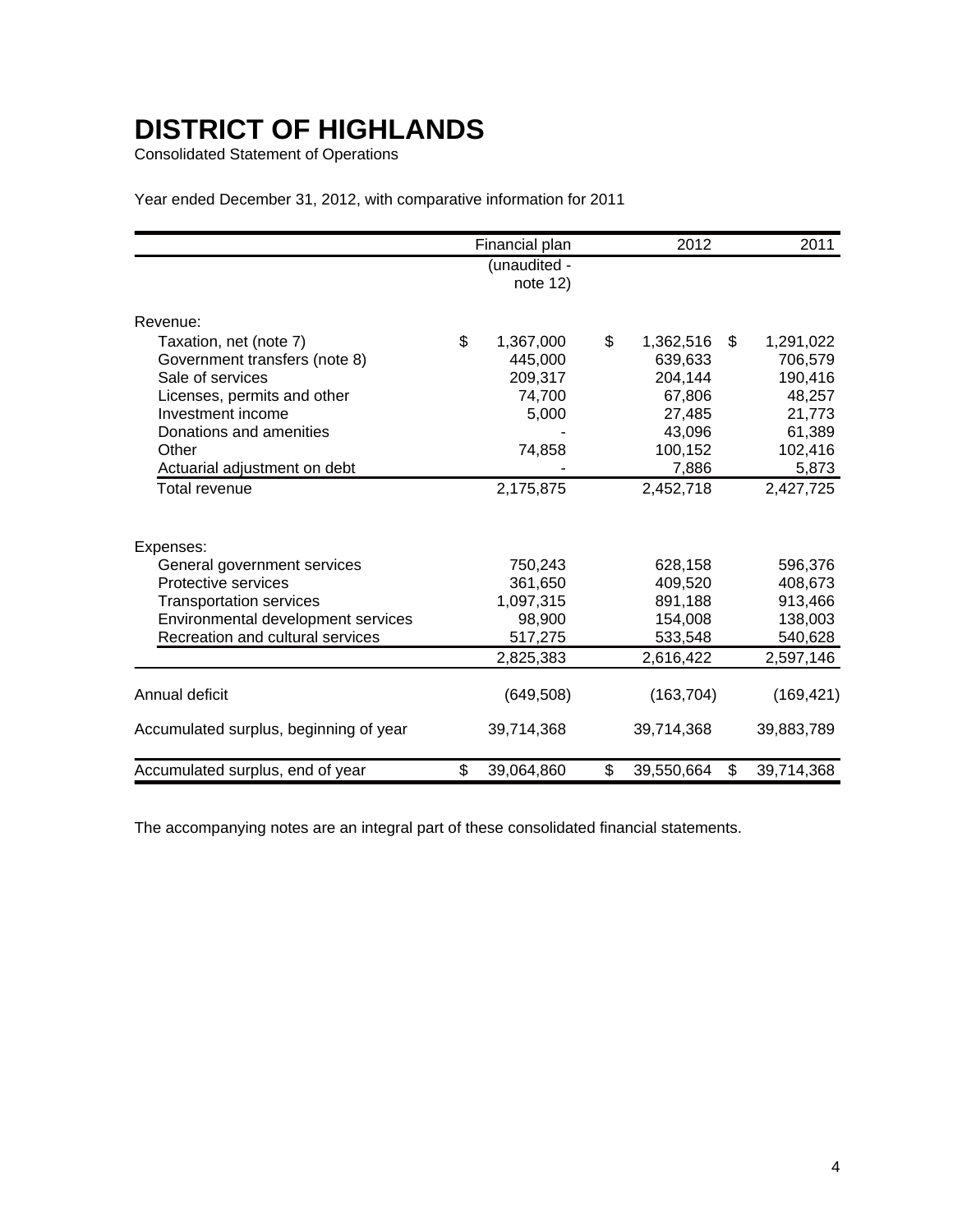Consolidated Statement of Change in Net Financial Assets

|                                                                                                                                                                                       | Financial plan             | 2012                                       | 2011                              |
|---------------------------------------------------------------------------------------------------------------------------------------------------------------------------------------|----------------------------|--------------------------------------------|-----------------------------------|
|                                                                                                                                                                                       | unaudited -<br>note $12$ ) |                                            |                                   |
| Annual deficit                                                                                                                                                                        | \$<br>(649, 508)           | \$<br>$(163, 704)$ \$                      | (169, 421)                        |
| Use (acquisition) of tangible capital assets<br>Amortization of tangible capital assets<br>Loss on disposal of tangible capital assets<br>Change in proportionate share of West Shore | (130,000)<br>987,055       | (289, 905)<br>892,565<br>1,219<br>(33,904) | (262, 120)<br>876,933<br>(6, 433) |
|                                                                                                                                                                                       | 857,055                    | 569,975                                    | 608,380                           |
| Acquisition of prepaid expenses                                                                                                                                                       |                            | 7,302                                      | (4,930)                           |
| Change in net financial assets                                                                                                                                                        | 207,547                    | 413,573                                    | 434,029                           |
| Net financial assets, beginning of year                                                                                                                                               | 2,016,383                  | 2,016,383                                  | 1,582,354                         |
| Net financial assets, end of year                                                                                                                                                     | \$<br>2,223,930            | \$<br>2,429,956                            | \$<br>2,016,383                   |

Year ended December 31, 2012, with comparative information for 2011

The accompanying notes are an integral part of these consolidated financial statements.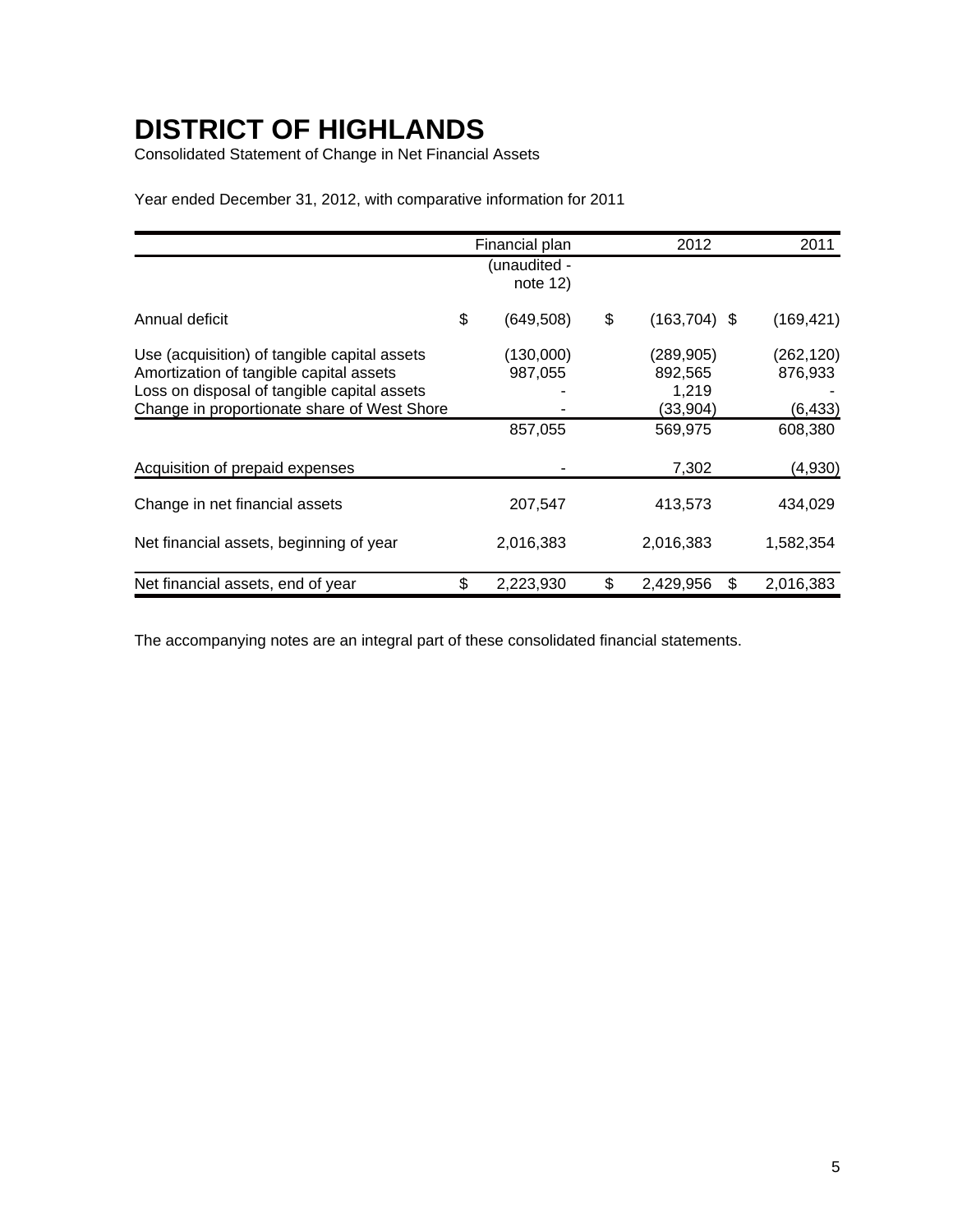Consolidated Statement of Cash Flows

Year ended December 31, 2012, with comparative information for 2011

|                                                                                            | 2012              | 2011             |
|--------------------------------------------------------------------------------------------|-------------------|------------------|
| Cash provided by (used in):                                                                |                   |                  |
| <b>Operating activities:</b>                                                               |                   |                  |
| Annual deficit                                                                             | \$<br>(163, 704)  | \$<br>(169, 421) |
| Items not involving cash:                                                                  |                   |                  |
| Amortization of tangible capital assets                                                    | 892,565           | 876,933          |
| Loss on disposal of tangible capital assets<br>Change in proportionate share of West Shore | 1,219<br>(33,904) | (6, 433)         |
| Actuarial adjustment on debt                                                               | (7,886)           | (5, 873)         |
| Change in non-cash operating assets and liabilities:                                       |                   |                  |
| Accounts receivable                                                                        | 208,387           | 10,698           |
| Taxes receivable                                                                           | (57,005)          | (28, 348)        |
| Other financial assets                                                                     | 4,894             | (5, 145)         |
| Accounts payable and accrued liabilities                                                   | 42,291            | (37, 850)        |
| Security deposits                                                                          | 8,191             | (8,880)          |
| Deferred revenue                                                                           | 5,361             | (61, 887)        |
| Prepaid expenses                                                                           | 7,302             | (4,930)          |
|                                                                                            | 907,711           | 558,864          |
| <b>Capital activities:</b>                                                                 |                   |                  |
| Acquisition of tangible capital assets                                                     | (289, 905)        | (262, 120)       |
| <b>Financing activities:</b>                                                               |                   |                  |
| Capital lease payments                                                                     | (17, 295)         | 21,333           |
| Debt repaid                                                                                | (24, 148)         | (23, 339)        |
|                                                                                            | (41, 443)         | (2,006)          |
|                                                                                            |                   |                  |
| Increase in cash and cash equivalents                                                      | 576,363           | 294,738          |
| Cash and cash equivalents, beginning of year                                               | 2,671,185         | 2,376,447        |
|                                                                                            |                   |                  |
| Cash and cash equivalents, end of year                                                     | \$<br>3,247,548   | \$<br>2,671,185  |
|                                                                                            |                   |                  |
| Supplemental cash flow information:<br>Cash paid for interest                              | \$<br>29,519      | \$<br>35,510     |
| Cash received from interest                                                                | 30,895            | 24,213           |
|                                                                                            |                   |                  |

The accompanying notes are an integral part of these consolidated financial statements.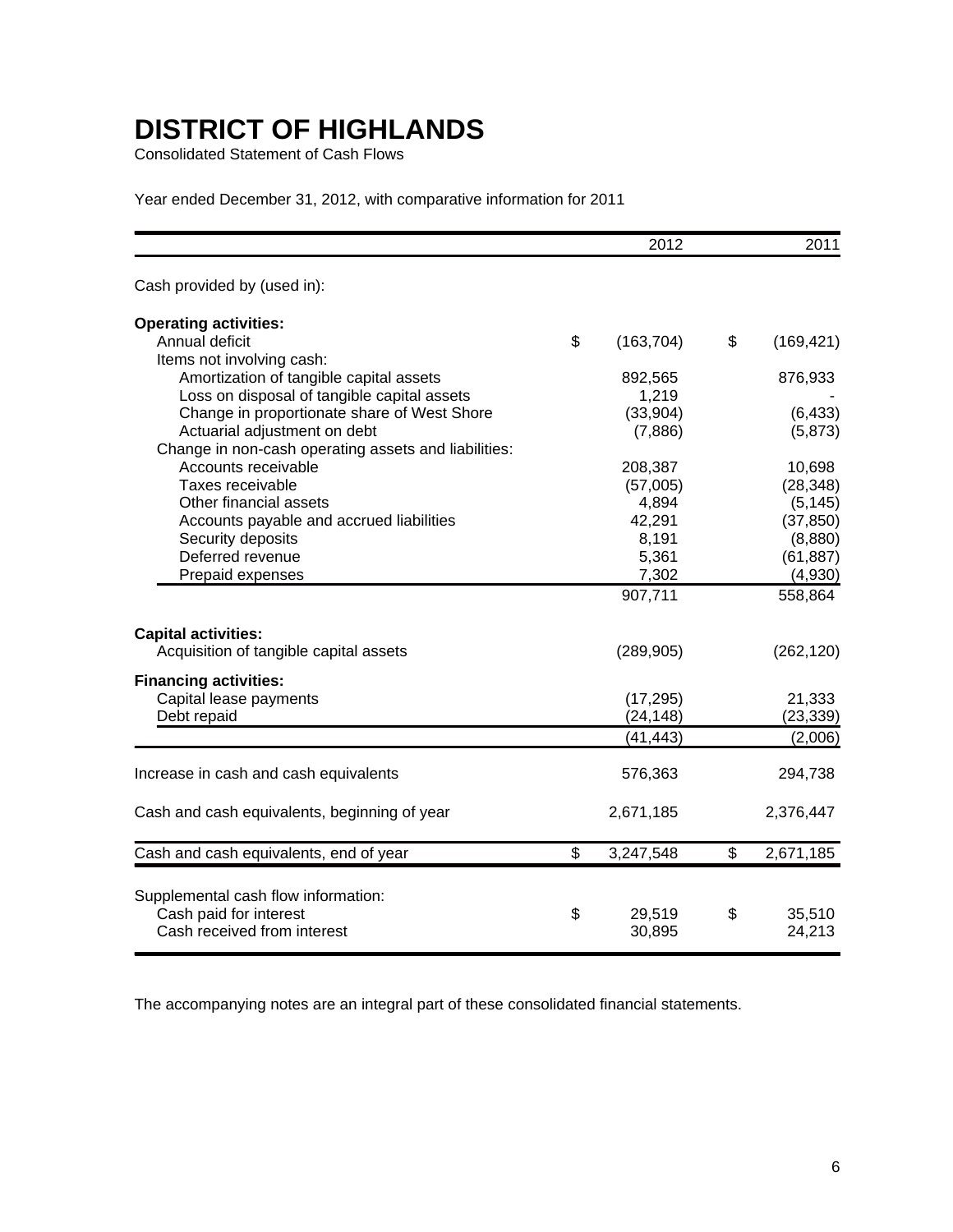Notes to Consolidated Financial Statements

Year ended December 31, 2012

District of Highlands (the "District") is a municipality in the Province of British Columbia and operates under the provisions of the Local Government Act and the Community Charter of British Columbia.

The District provides municipal services such as police, fire, public works, engineering, planning, parks, recreation, community development, and other general government operations.

#### **1. Significant accounting policies:**

The consolidated financial statements of the District are prepared by management in accordance with Canadian public sector accounting standards for governments as recommended by the Public Sector Accounting Board ("PSAB") of the Canadian Institute of Chartered Accountants. Significant accounting policies adopted by the District are as follows:

(a) Reporting entity:

The consolidated financial statements reflect the combination of all the assets, liabilities, revenues, expenses, and changes in fund balances and in financial position of the District. The consolidated financial statements of the District also includes the District's proportionate interest in West Shore Parks and Recreation Society ("West Shore"), an organization jointly controlled by the District.

(b) Basis of accounting:

The District follows the accrual method of accounting for revenues and expenses. Revenues are normally recognized in the year in which they are earned and measurable. Expenses are recognized as they are incurred and measurable as a result of receipt of goods or services and/or the creation of a legal obligation to pay.

(c) Government transfers:

Government transfers are recognized in the financial statements as revenues in the period in which events giving rise to the transfer occur, providing the transfers are authorized, any eligibility criteria have been met, and reasonable estimates of the amounts can be made. Transfers received for which expenses are not yet incurred are included in deferred revenue.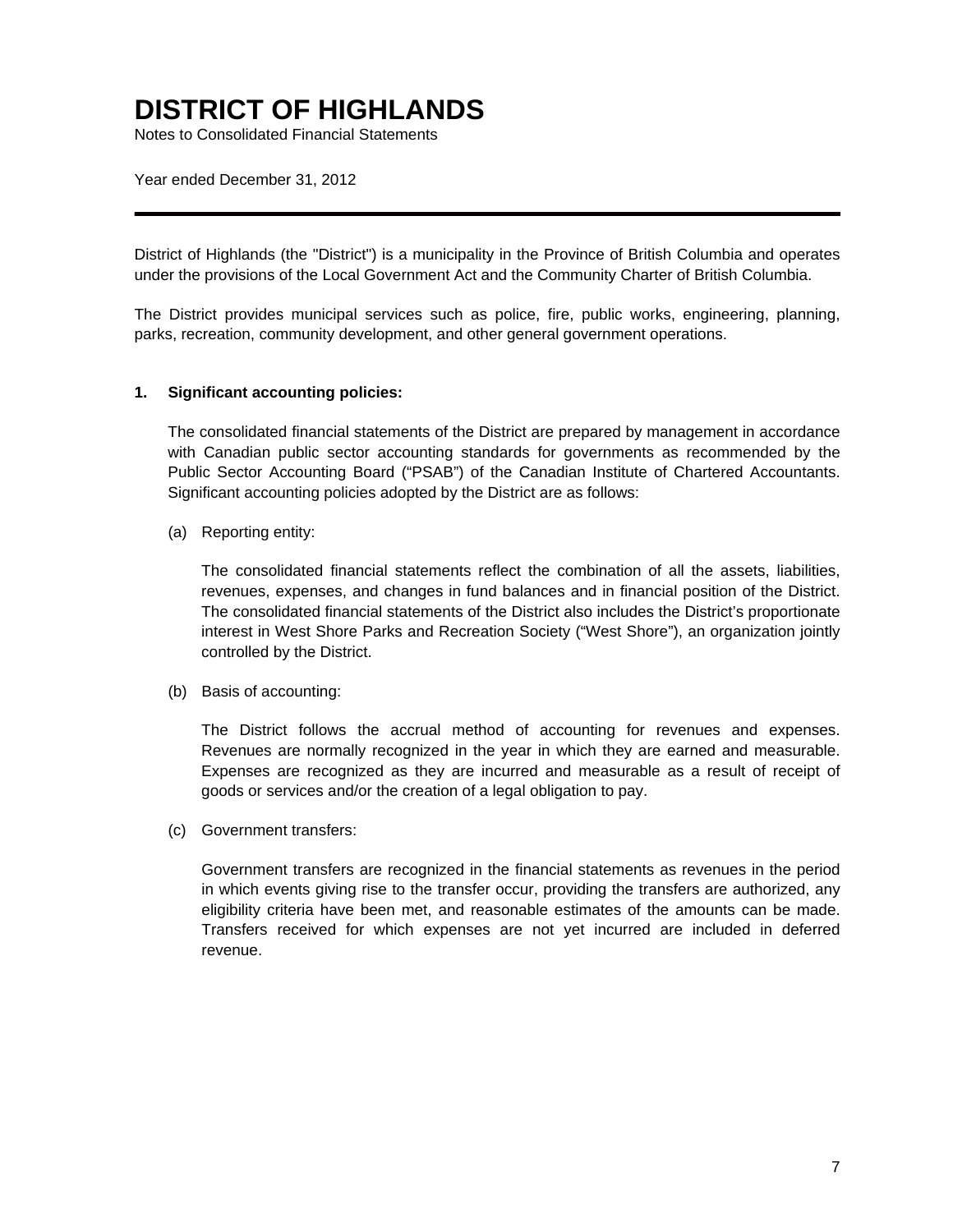Notes to Consolidated Financial Statements (continued)

Year ended December 31, 2012

#### **1. Significant accounting policies (continued):**

(d) Deferred revenue:

Deferred revenue includes grants, contributions and other amounts received from third parties pursuant to legislation, regulation and agreement which may only be used in certain programs, in the completion of specific work, or for the purchase of tangible capital assets. In addition, certain user charges and fees are collected for which the related services have yet to be performed. Revenue is recognized in the period when the related expenses are incurred, services performed, or the tangible capital assets are acquired.

(d) Deferred revenue (continued):

Development cost charges are amounts which are restricted by government legislation or agreement with external parties. When qualifying expenditures are incurred development cost charges are recognized as revenue in amounts which equal the associated expenses.

(e) Investment income:

Investment income is reported as revenue in the period earned. When required by the funding government or related Act, investment income earned on deferred revenue is added to the investment and forms part of the deferred revenue balance.

(f) Cash and cash equivalents:

Cash and cash equivalents include investments in the Municipal Finance Authority of British Columbia ("MFA") Bond, Intermediate and Money Market Funds which are recorded at cost plus earnings reinvested in the funds.

(g) Long-term debt:

Long-term debt is recorded net of related payments and actuarial adjustments.

(h) Employee future benefits:

The District and its employees make contributions to the Municipal Pension Plan. These contributions are expensed as incurred.

Sick leave and other retirement benefits are also available to the District's employees. The costs of these benefits are actuarially determined based on service and best estimates of retirement ages and expected future salary and wage increases. The obligations under these benefit plans are accrued based on projected benefits as the employees render services necessary to earn the future benefits.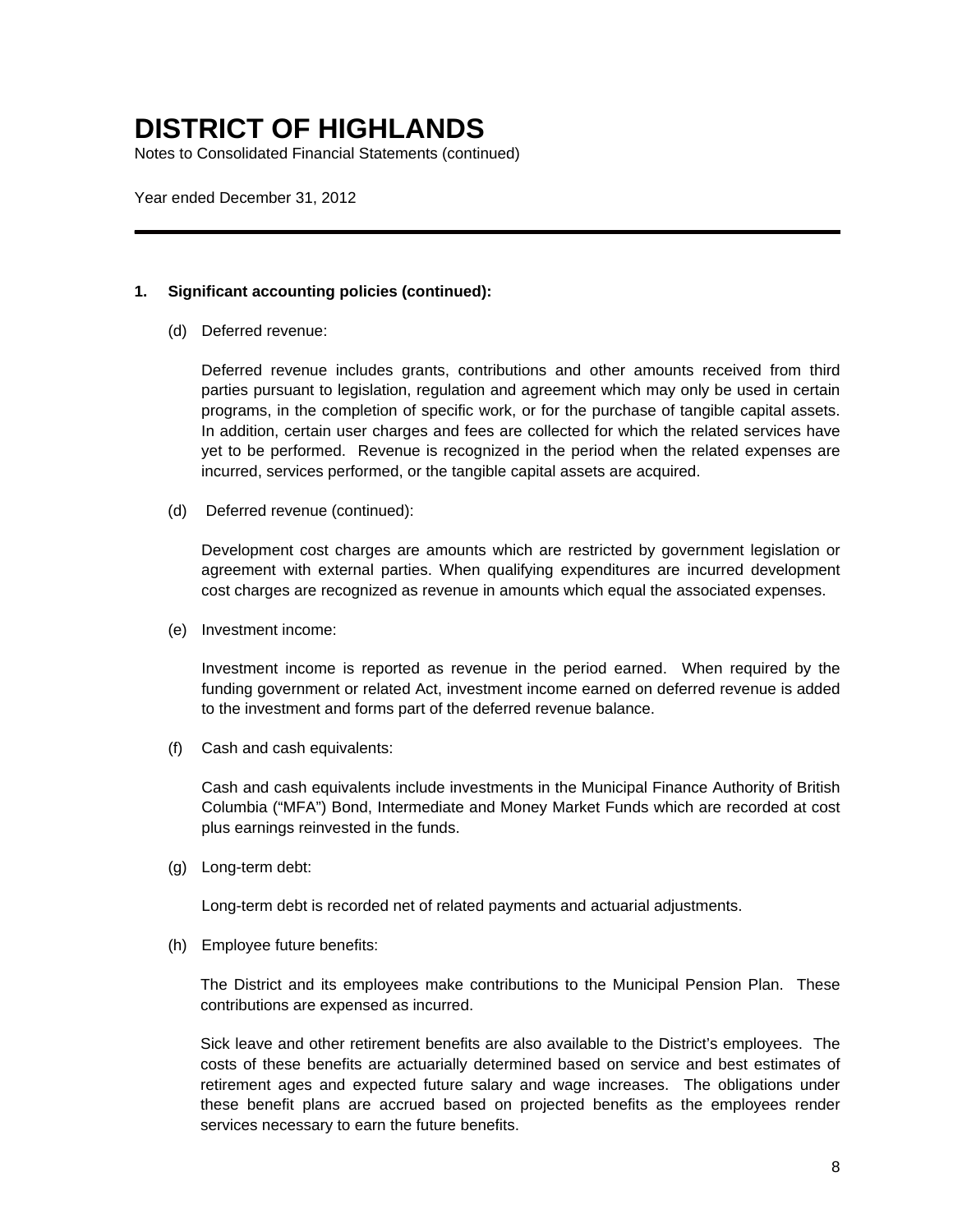Notes to Consolidated Financial Statements (continued)

Year ended December 31, 2012

### **1. Significant accounting policies (continued):**

(i) Non-financial assets:

Non-financial assets are not available to discharge existing liabilities and are held for use in the provision of services. They have useful lives extending beyond the current year and are not intended for sale in the ordinary course of operations.

(i) Tangible capital assets

Tangible capital assets are recorded at cost which includes amounts that are directly attributable to acquisition, construction, development or betterment of the asset. The costs, less residual value, of the tangible capital assets, excluding land, are amortized on a straight line basis over their estimated useful lives as follows:

| Asset                         | Useful life - years |
|-------------------------------|---------------------|
|                               |                     |
| Park improvements             | $15 - 40$           |
| <b>Buildings</b>              | $25 - 40$           |
| Vehicles                      | $5 - 25$            |
| <b>Engineering structures</b> | $20 - 60$           |

Amortization is charged annually, including in the year of acquisition and disposal. Assets under construction are not amortized until the asset is available for productive use.

Tangible capital assets are written down when conditions indicate that they no longer contribute to the District's ability to provide goods and services, or when the value of future economic benefits associated with the asset are less than the book value of the asset.

(ii) Contributions of tangible capital assets

Tangible capital assets received as contributions are recorded at their fair value at the date of receipt and also are recorded as revenue.

(iii) Natural resources

Natural resources that have not been purchased are not recognized as assets in the financial statements.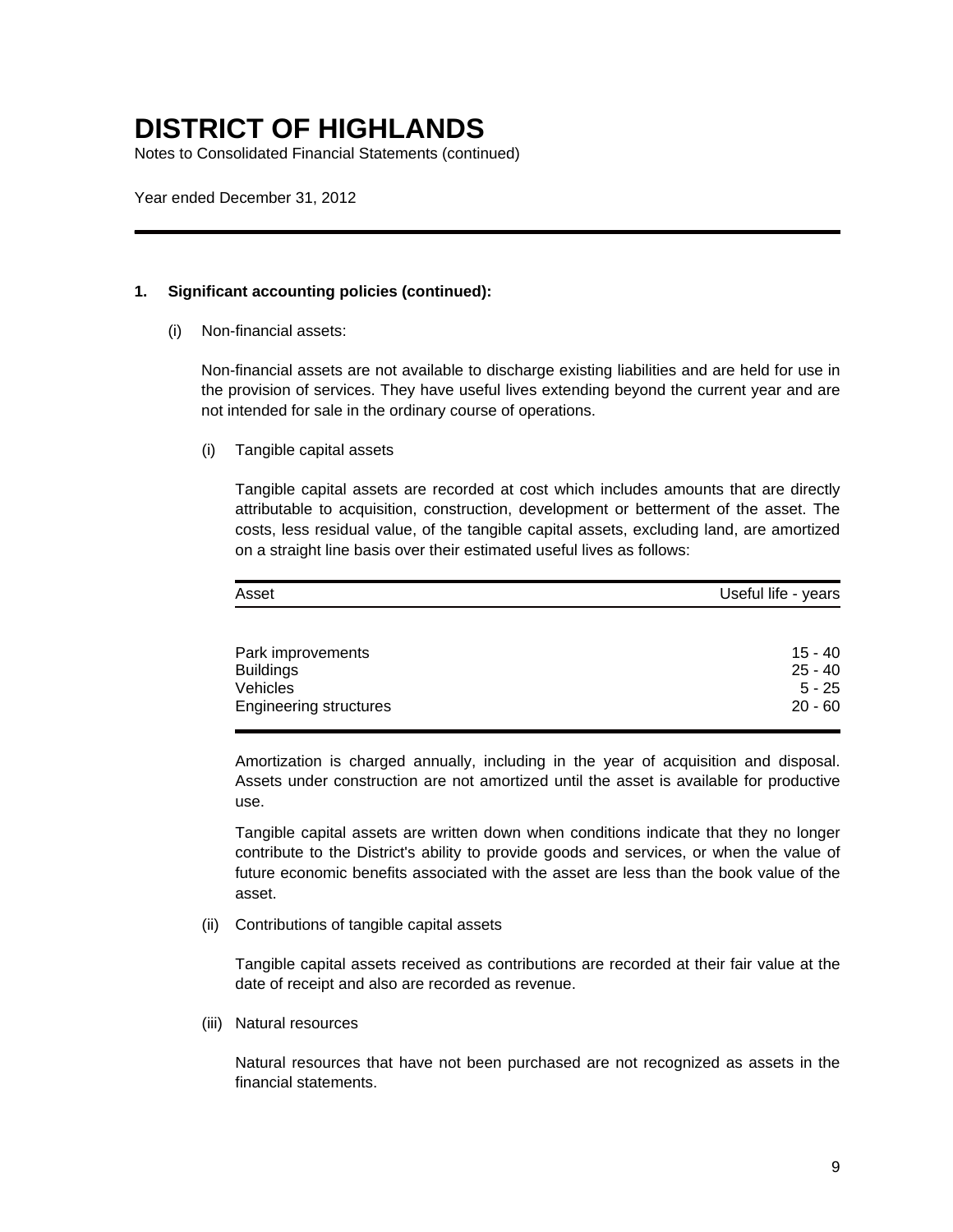Notes to Consolidated Financial Statements (continued)

Year ended December 31, 2012

#### **1. Significant accounting policies (continued):**

- (i) Non-financial assets (continued):
	- (iv) Works of art and cultural and historic assets

Works of art and cultural and historic assets are not recorded as assets in these financial statements.

(v) Interest capitalization

The District does not capitalize interest costs associated with the acquisition or construction of a tangible capital asset.

(vi) Leased tangible capital assets

Leases which transfer substantially all of the benefits and risks incidental to ownership of property are accounted for as leased tangible capital assets. All other leases are accounted for as operating leases and the related payments are charged to expenses as incurred.

(j) Use of estimates:

The preparation of financial statements in conformity with Canadian public sector accounting standards requires management to make estimates and assumptions that affect the reported amounts of assets and liabilities, and disclosure of contingent assets and liabilities at the date of the financial statements, and the reported amounts of revenues and expenses during the period. Significant estimates include assumptions used in estimating historical cost and useful lives of tangible capital assets and estimating provisions for accrued liabilities including employee future benefits. Actual results could differ from these estimates.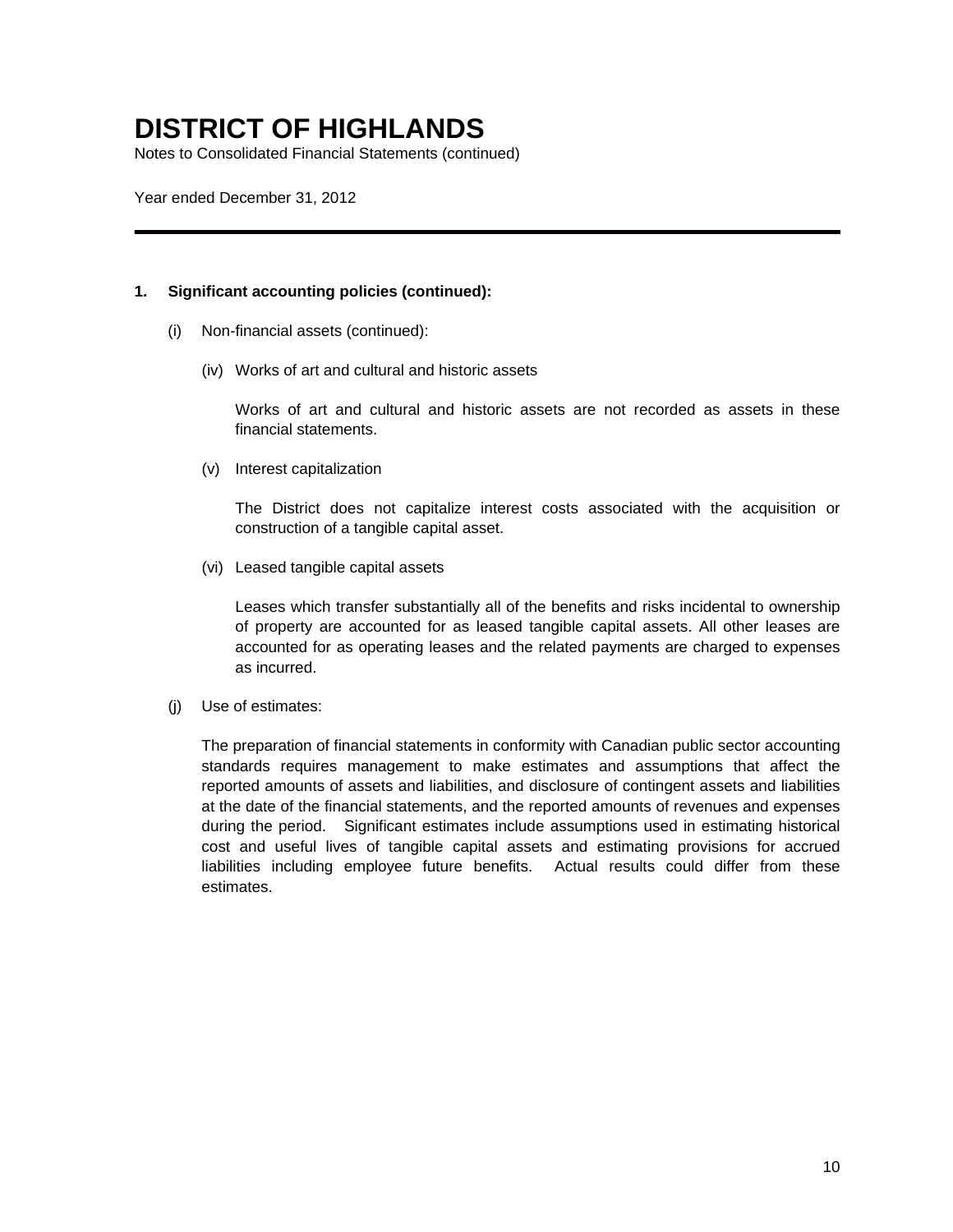Notes to Consolidated Financial Statements (continued)

Year ended December 31, 2012

#### **2. Deferred revenue:**

Deferred revenue, reported on the statement of financial position, is comprised of the following:

|                                                                              |   | 2012                           |     | 2011                        |
|------------------------------------------------------------------------------|---|--------------------------------|-----|-----------------------------|
| <b>Gas Tax Agreement Funds</b><br>Casino revenues<br>Prepaid taxes and other |   | 176,735 \$<br>10,102<br>22,990 |     | 174,725<br>10,297<br>19,444 |
| Total deferred revenue                                                       | S | 209.827                        | \$. | 204,466                     |

### **Gas Tax Agreement Funds**

|                                                                                     | 2012                | 2011             |
|-------------------------------------------------------------------------------------|---------------------|------------------|
| Opening balance of unspent funds                                                    | \$<br>174,725 \$    | 239,819          |
| Add:<br>Amounts received during the year<br>Interest income restricted for projects | 101,142<br>3,410    | 101,142<br>2,440 |
|                                                                                     | 279,277             | 343,401          |
| Less amount spent on projects and recorded as revenue                               | (102, 542)          | (168, 676)       |
|                                                                                     | \$<br>\$<br>176.735 | 174.725          |

### **3. Obligation under capital lease:**

| Year ending December 31:                               |              |
|--------------------------------------------------------|--------------|
| 2013                                                   | \$<br>8,350  |
| 2014                                                   | 8,350        |
| 2015                                                   | 8,350        |
| 2016                                                   | 2,783        |
|                                                        | 27,833       |
| Less amount representing interest (at a rate of 2.00%) | 1,614        |
|                                                        |              |
| Present value of net minimum capital lease payments    | \$<br>26.219 |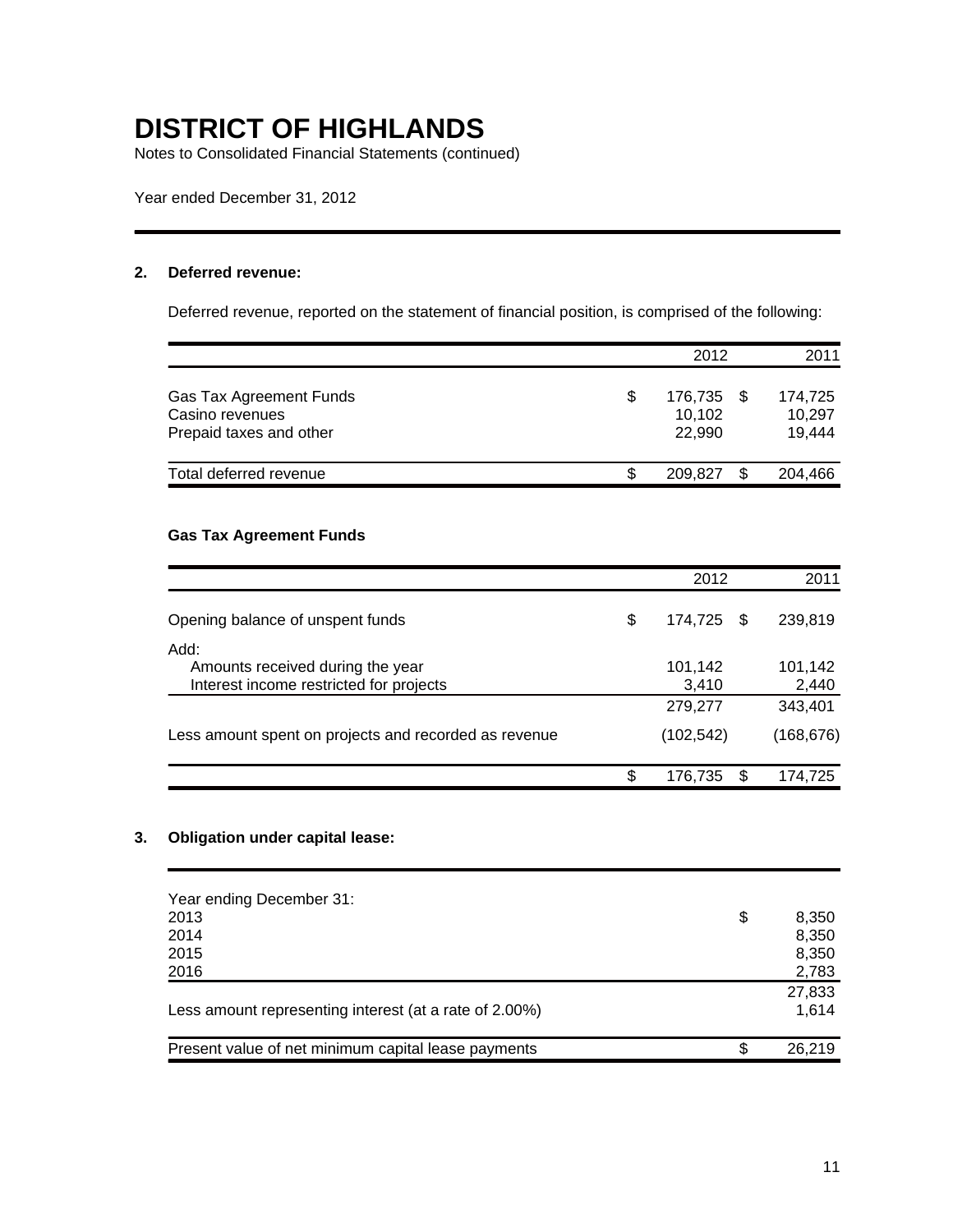Notes to Consolidated Financial Statements (continued)

Year ended December 31, 2012

### **4. Long-term debt:**

- (a) Included in long-term debt is the District's proportionate share of a West Shore five year fixed rate term loan for \$10,365 (2011 - \$17,244).
- (b) The District issues debt instruments through the MFA, pursuant to security issuing bylaws under authority of the Community Charter, to finance certain capital expenditures. The debt is issued on a sinking fund basis, whereby MFA invests the District's principal payments so that the payments, plus investment income, will equal the original outstanding debt amount at the end of the repayment period. Actuarial adjustments on debt represent the repayment and/or forgiveness of debt by the MFA using surplus investment income generated by the principal payments. Gross amount of debt and the amount of the principal payments and actuarial adjustments available to retire the debt are as follows:

| <b>MFA</b><br>issue $#$ | <b>Bylaw</b><br># | Purpose             | Maturity<br>date | Original<br>issued<br>amount | Principal<br>payments<br>and actuarial<br>adjustments | Interest<br>rate | <b>Balance</b><br>2012 | <b>Balance</b><br>2011 |
|-------------------------|-------------------|---------------------|------------------|------------------------------|-------------------------------------------------------|------------------|------------------------|------------------------|
| 186                     | 81                | West Shore<br>arena |                  | 2024 \$571.021               | \$<br>170.620                                         | 4.86%            | \$400.401              | \$425.556              |
| West Shore term loan    |                   |                     |                  |                              |                                                       |                  | 400,401<br>10,365      | 425,556<br>17,244      |
|                         |                   |                     |                  |                              |                                                       |                  |                        |                        |
|                         |                   |                     |                  |                              |                                                       |                  | \$410,766              | \$442,800              |

(c) Principal payments on long-term debt for the next five years are as follows:

|            | Total        |  |
|------------|--------------|--|
| 2013       | \$<br>17,269 |  |
| 2014       | 17,269       |  |
| 2015       | 17,269       |  |
| 2016       | 17,269       |  |
| 2017       | 17,269       |  |
| Thereafter | 324,421      |  |

(d) Interest expense:

Total interest expense during the year was \$27,752 (2011 - \$27,752). West Shore arena interest on debt is reduced by a subsidy from the Cities of Langford and Colwood.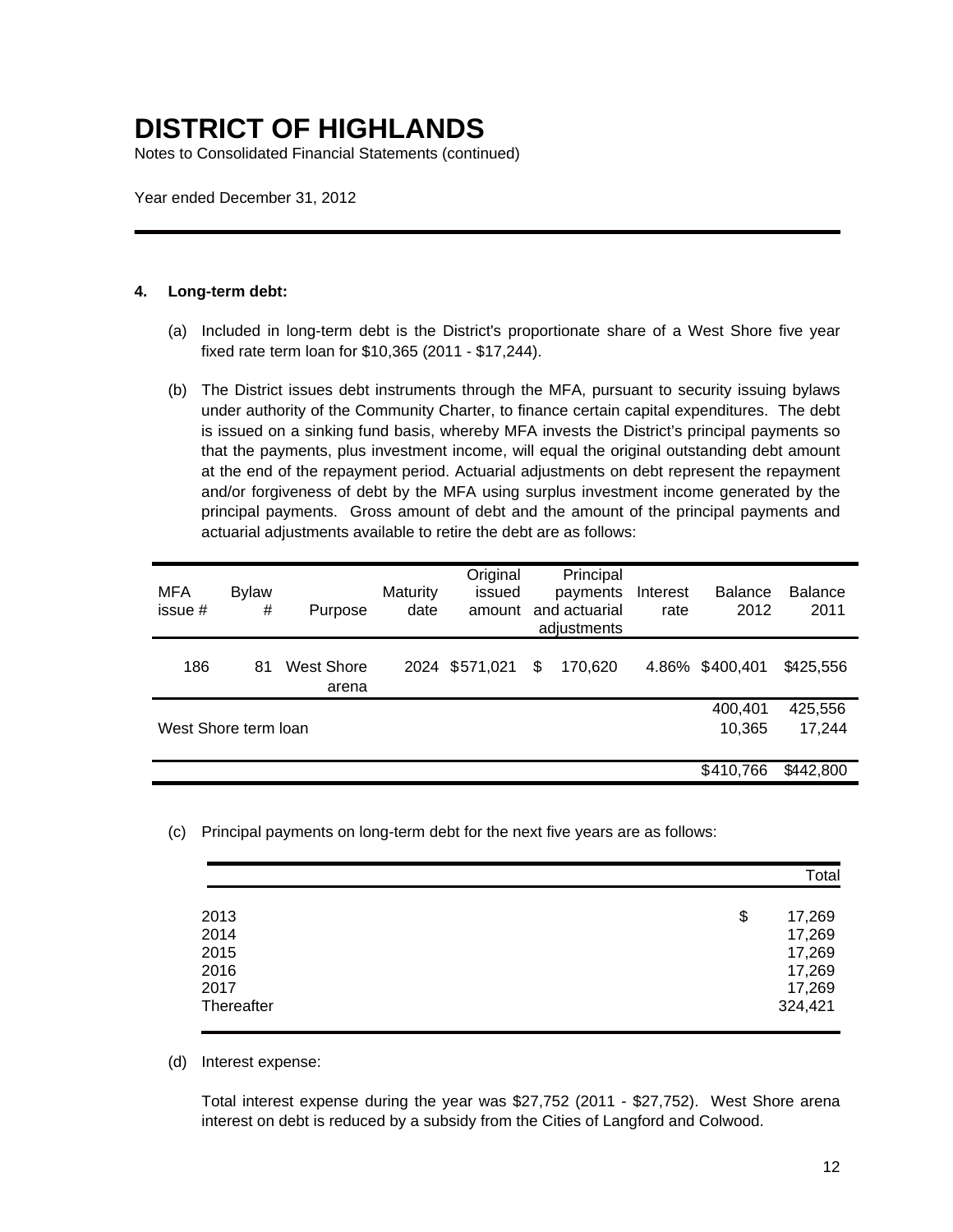Notes to Consolidated Financial Statements (continued)

Year ended December 31, 2012

### **5. Tangible capital assets:**

|                                  |             | Park                     |                          | Vehicles and | Engineering | Assets under             | Total        | Total        |
|----------------------------------|-------------|--------------------------|--------------------------|--------------|-------------|--------------------------|--------------|--------------|
|                                  | Land        | improvements             | <b>Buildings</b>         | equipment    | structures  | construction             | 2012         | 2011         |
| Cost:                            |             |                          |                          |              |             |                          |              |              |
| Balance, beginning of year       | \$7,618,141 | 357,214                  | 2,070,454                | 1,904,790    | 36,281,384  | 3,633                    | \$48,235,616 | \$47,967,853 |
| Additions                        |             | 1,018                    | 50,626                   | 122,074      | 113,742     | 38,218                   | 325,678      | 269,333      |
| <b>Disposals</b>                 |             |                          |                          | (6, 537)     |             | (1,869)                  | (8,406)      | (1,570)      |
| Balance, end of year             | 7,618,141   | 358,232                  | 2,121,080                | 2,020,327    | 36,395,126  | 39,982                   | 48,552,888   | 48,235,616   |
| <b>Accumulated amortization:</b> |             |                          |                          |              |             |                          |              |              |
| Balance, beginning of year       |             | 66,806                   | 533,392                  | 900,117      | 9,050,996   |                          | 10,551,311   | 9,675,168    |
| <b>Disposals</b>                 |             | $\overline{\phantom{a}}$ | $\overline{\phantom{a}}$ | (5,318)      |             | $\overline{\phantom{a}}$ | (5,318)      | (790)        |
| Amortization                     | ٠           | 4,322                    | 57,213                   | 105,098      | 725,932     | $\overline{\phantom{a}}$ | 892,565      | 876,933      |
| Balance, end of year             | ٠           | 71,128                   | 590,605                  | 999,897      | 9,776,928   | $\blacksquare$           | 11,438,558   | 10,551,311   |
| Net book value, end of year      | \$7,618,141 | 287,104                  | 1,530,475                | 1,020,430    | 26,618,198  | 39,982                   | \$37,114,330 | \$37,684,305 |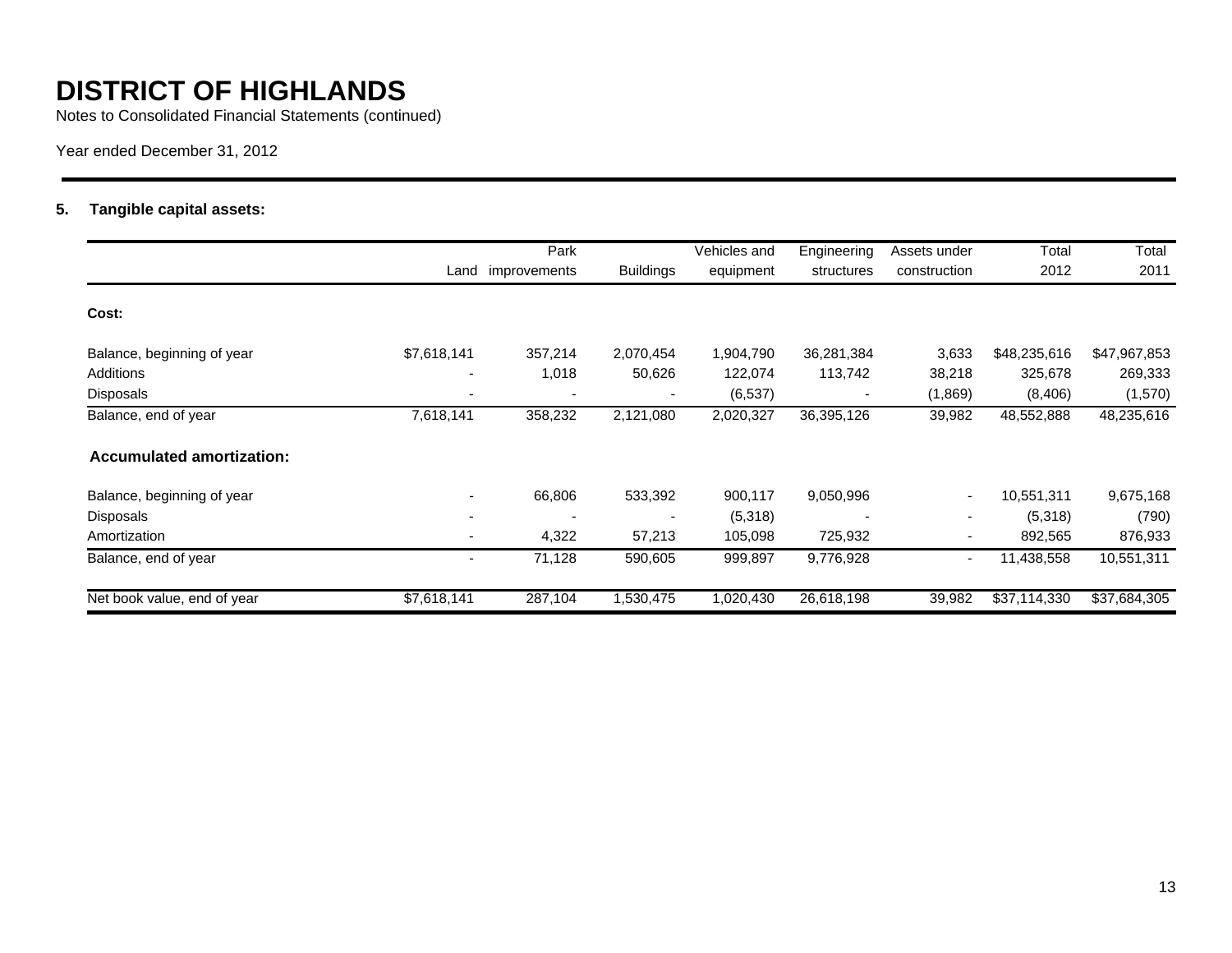Notes to Consolidated Financial Statements (continued)

Year ended December 31, 2012

#### **5. Tangible capital assets (continued):**

(a) Assets under construction:

Assets under construction totaling \$39,982 (2011 - \$3,633) have not been amortized. Amortization of these assets will commence when the asset is put into service.

(b) Contributed tangible capital assets:

There were no contributed assets recognized during the year.

(c) Tangible capital assets disclosed at nominal values:

Where an estimate of fair value could not be made, the tangible capital asset has been recognized at a nominal value.

(d) Works of art and historical treasures:

The District manages and controls various works of art and non-operational historical cultural assets including buildings, artifacts, paintings and sculptures located at District sites and public display areas. These assets are not recorded as tangible capital assets and are not amortized.

(e) Write-down of tangible capital assets:

No write-down of tangible capital assets occurred during the year.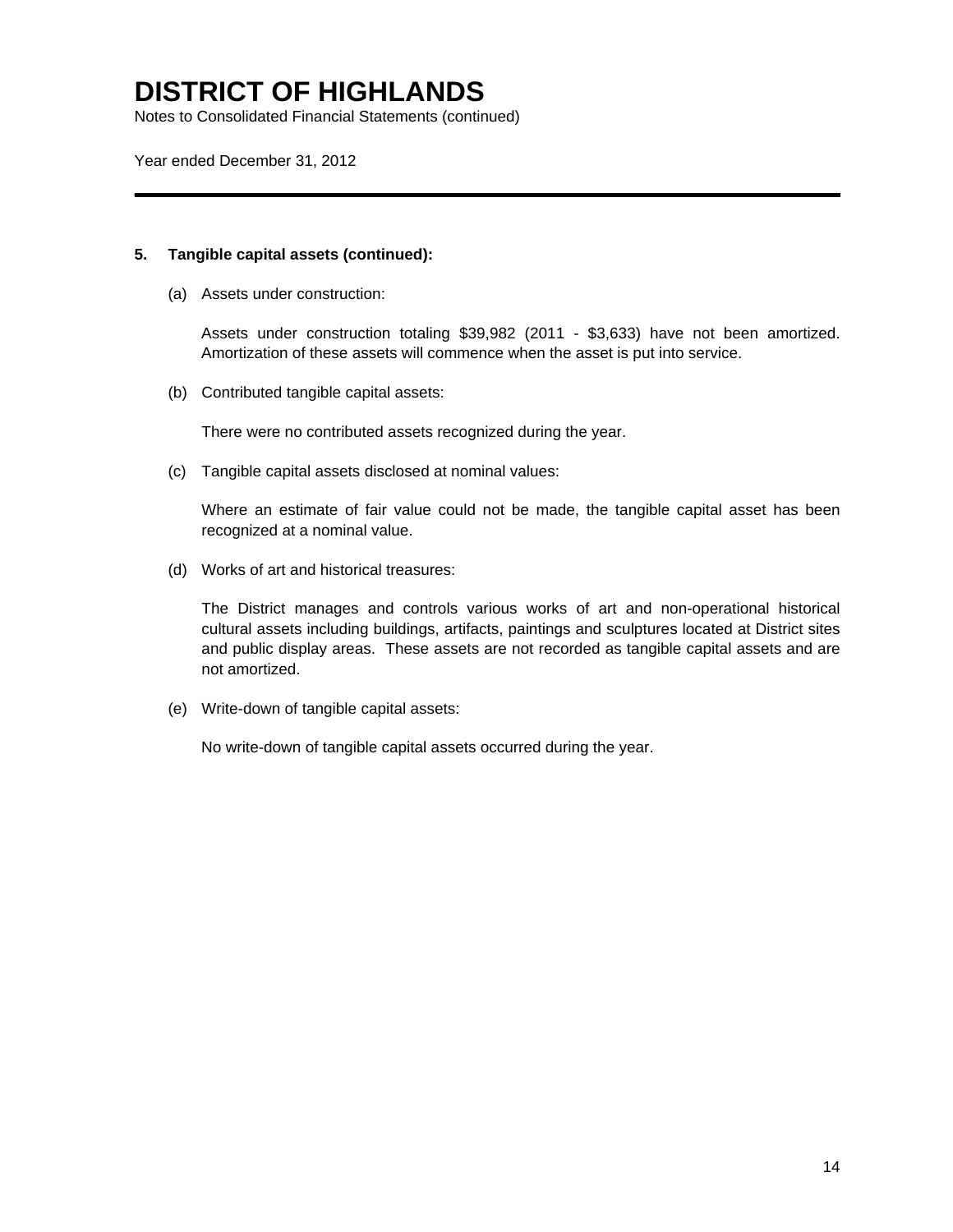Notes to Consolidated Financial Statements (continued)

Year ended December 31, 2012

### **6. Accumulated surplus:**

Accumulated surplus consists of individual fund surplus and reserves and reserve funds as follows:

|                                                           | 2012          | 2011         |
|-----------------------------------------------------------|---------------|--------------|
| Surplus:                                                  |               |              |
| Equity in tangible capital assets                         | \$ 36,677,345 | \$37,197,991 |
| Operating                                                 | 1,437,517     | 1,223,028    |
| <b>West Shore</b>                                         | (37, 412)     | (38,366)     |
| Total surplus                                             | 38,077,450    | 38,382,653   |
| Reserve funds set aside for specific purposes by Council: |               |              |
| Fire capital works and equipment                          | 849,273       | 785,708      |
| Park acquisition/development                              | 59,536        | 58,985       |
| Roads reserve                                             | 471,100       | 405,711      |
| General reserve for future expenditures                   | 33,212        | 32,901       |
| <b>West Shore reserves</b>                                | 60,093        | 48,410       |
| Total reserve funds                                       | 1,473,214     | 1,331,715    |
|                                                           | \$ 39,550,664 | \$39,714,368 |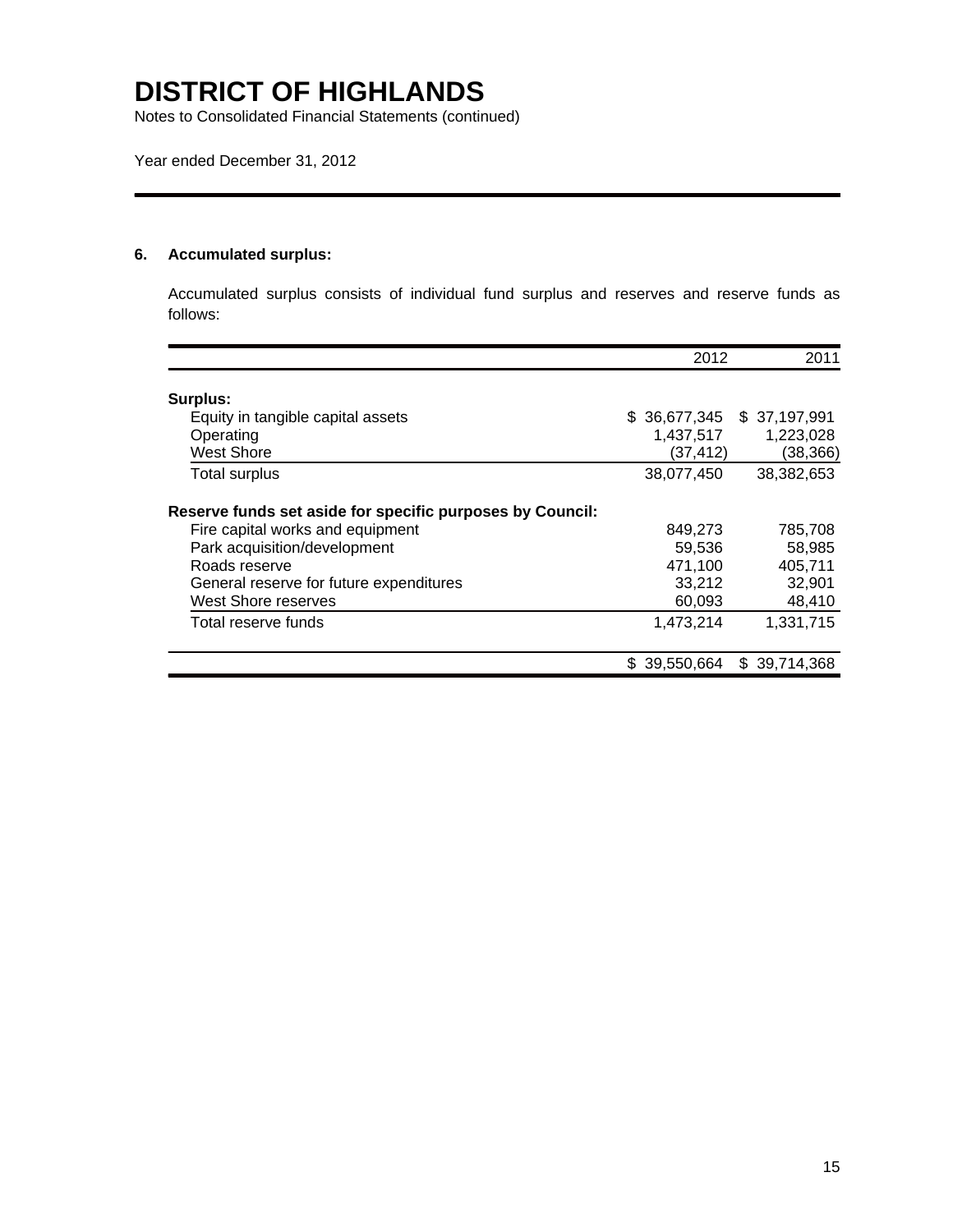Notes to Consolidated Financial Statements (continued)

Year ended December 31, 2012

### **7. Taxation:**

Taxation revenue, reported on the consolidated statement of operations, is comprised of the following:

|                                          | 2012 |           |    | 2011      |  |
|------------------------------------------|------|-----------|----|-----------|--|
| Municipal purposes                       |      |           |    |           |  |
| General                                  | \$   | 3,107,667 | S. | 3,114,345 |  |
| 1% utility taxes                         |      | 25,844    |    | 24,407    |  |
|                                          |      | 3,133,511 |    | 3,138,752 |  |
| Less taxes levied for other authorities: |      |           |    |           |  |
| School authorities                       |      | 1,146,823 |    | 1,216,154 |  |
| Police tax                               |      | 118,761   |    | 121,952   |  |
| <b>Capital Regional District</b>         |      | 173,105   |    | 163,136   |  |
| Capital Regional Hospital District       |      | 167,861   |    | 169,477   |  |
| <b>BC Assessment Authority</b>           |      | 34,216    |    | 37,739    |  |
| <b>BC</b> Transit                        |      | 130,116   |    | 139,153   |  |
| <b>Municipal Finance Authority</b>       |      | 113       |    | 119       |  |
|                                          |      | 1,770,995 |    | 1,847,730 |  |
|                                          | \$   | 1,362,516 | \$ | 1,291,022 |  |

### **8. Government transfers:**

The District recognizes the transfer of government funding as expenses or revenues in the period that the events giving rise to the transfer occurred. The Government transfers reported on the consolidated statement of operations are:

|                                             | 2012          | 2011          |
|---------------------------------------------|---------------|---------------|
| Provincial government                       |               |               |
| Small communities and equalization payments | \$<br>509,406 | \$<br>491,173 |
| Gas tax                                     | 102,542       | 168,676       |
| Other                                       | 9,050         | 15,748        |
|                                             | 620,998       | 675,597       |
| Capital transfers:                          |               |               |
| Other                                       | 18,635        | 30,982        |
|                                             |               |               |
| Total revenue                               | \$<br>639,633 | \$<br>706,579 |
|                                             |               |               |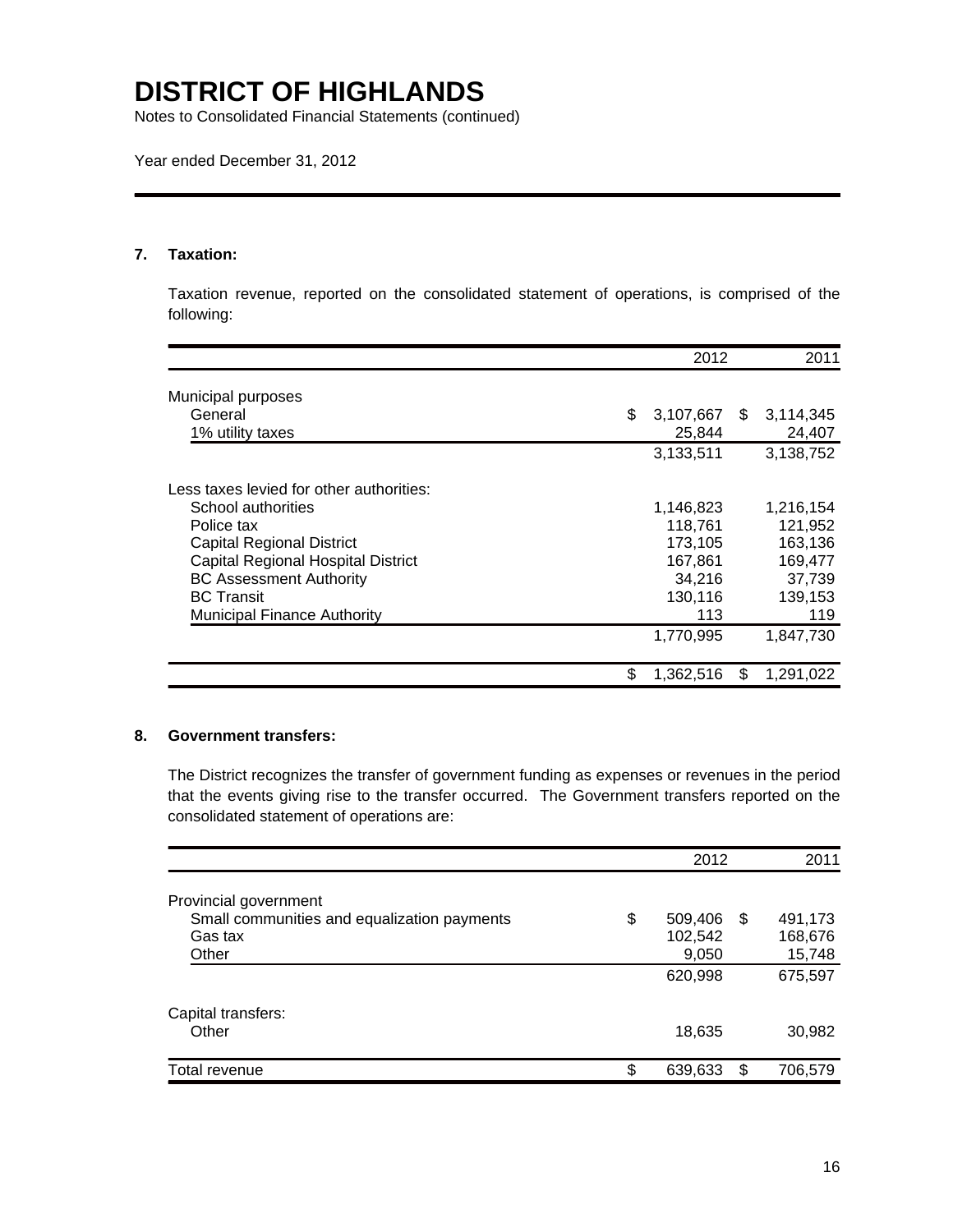Notes to Consolidated Financial Statements (continued)

Year ended December 31, 2012

### **9. Classification of expense by object:**

|                                             |    | 2012      |     | 2011      |
|---------------------------------------------|----|-----------|-----|-----------|
|                                             |    |           |     |           |
| Contracted and general services             | \$ | 658,180   | \$  | 672,047   |
| Wages and employee benefits                 |    | 619.962   |     | 616,317   |
| Materials, supplies and utilities           |    | 373,357   |     | 329,958   |
| Council expenses                            |    | 61.224    |     | 66,025    |
| Grants                                      |    | 16.729    |     | 13,864    |
| Interest                                    |    | 28,309    |     | 28,435    |
| Amortization                                |    | 892,565   |     | 876,933   |
| Change in proportionate share of West Shore |    | (33,904)  |     | (6, 433)  |
|                                             |    |           |     |           |
| Total expense by object                     | S  | 2,616,422 | \$. | 2,597,146 |

#### **10. Pension plan:**

The District and its employees contribute to the Municipal Pension Plan (the "Plan"), a jointly trusteed pension plan. The Board of Trustees, representing plan members and employers, is responsible for overseeing the management of the Plan, including investment of the assets and administration of benefits. The pension plan is a multi-employer contributory pension plan. Basic pension benefits provided are defined. The plan has about 176,000 active members and approximately 67,000 retired members. Active members include approximately 35,000 contributors from local government.

Every three years an actuarial valuation is performed to assess the financial position of the Plan and the adequacy of Plan funding. The most recent valuation as at December 31, 2009 indicated an unfunded liability of \$1,024 million for basic pension benefits. The next valuation will be as at December 31, 2012, with results available later in 2013. The actuary does not attribute portions of the surplus to individual employers. The District paid \$30,944 (2011 - \$29,353) for employer contributions and District employees paid \$35,209 (2011 - \$32,345) for employee contributions to the plan in fiscal 2012.

### **11. Commitments and contingencies:**

(a) The Capital Regional District ("CRD") debt, under provisions of the Local Government Act, is a direct, joint and several liability of the CRD and each member municipality within the CRD, including the District.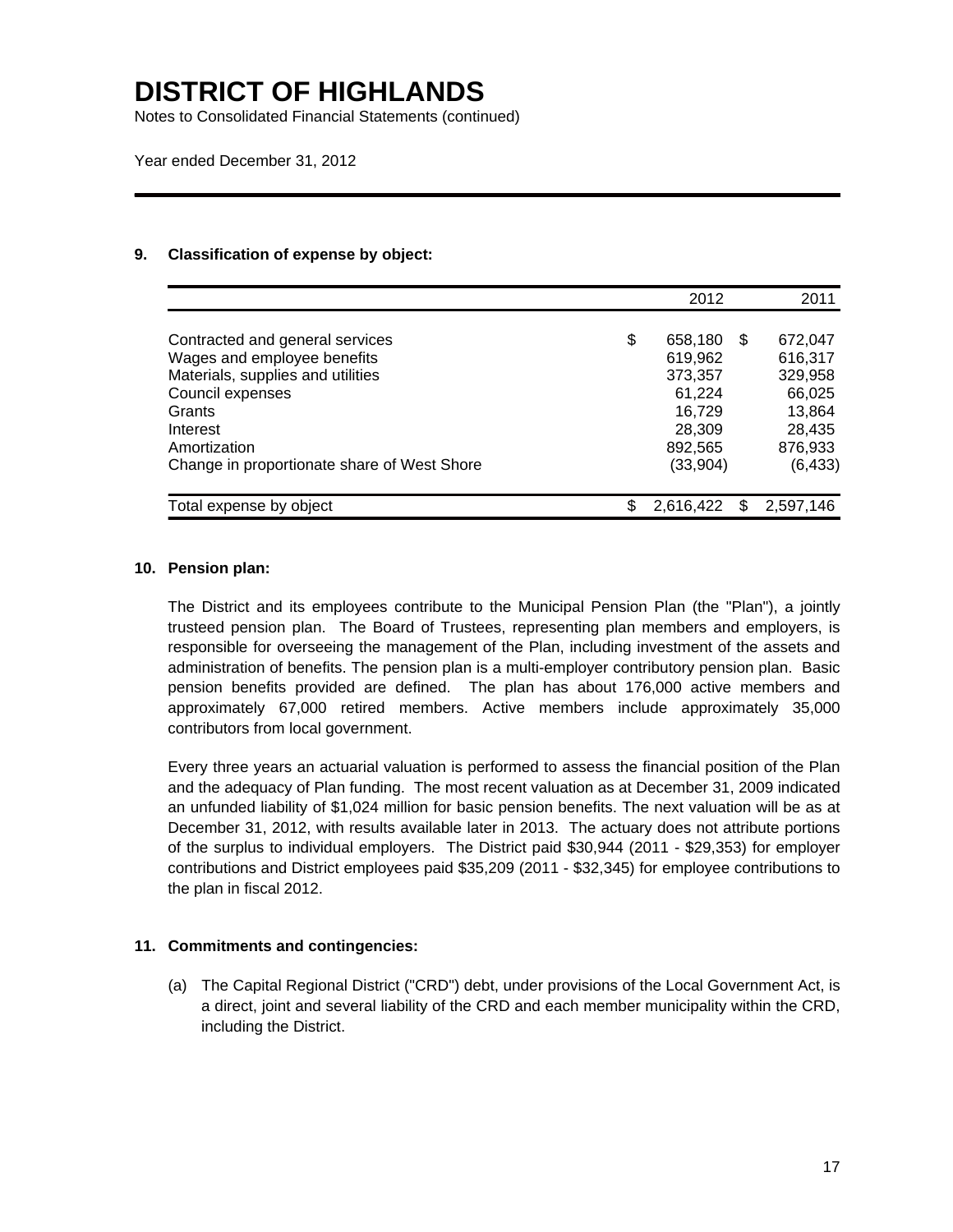Notes to Consolidated Financial Statements (continued)

Year ended December 31, 2012

#### **11. Commitments and contingencies (continued):**

- (b) The District is a shareholder and member of the Capital Region Emergency Service Telecommunications (CREST) Incorporated which provides centralized emergency communications, and related public safety information services to municipalities, regional districts, the provincial and federal governments and their agencies, and emergency service organizations throughout the Greater Victoria region and the Gulf Islands. Members' obligations to share in funding ongoing operations and any additional costs relating to capital assets are to be contributed pursuant to a Members' Agreement.
- (c) Under borrowing arrangements with the MFA, the District is required to lodge security by means of demand notes and interest-bearing cash deposits based on the amount of the borrowing. As a condition of these borrowings, a portion of the debenture proceeds is withheld by the MFA as a debt reserve fund. These deposits are included in the District's financial assets as restricted receivables and are held by the MFA as security against the possibility of debt repayment default. If the debt is repaid without default, the deposits are refunded to the District. At December 31, 2012 there were contingent demand notes of \$16,800 (2011 - \$16,800) which are not included in the financial statements of the District.
- (d) The District is self-insured through membership in the Municipal Insurance Association of British Columbia. Under this program, member municipalities are to share jointly for general liability claims against any member in excess of \$5,000. Should the Association pay out claims in excess of premiums received, it is possible that the District, along with the other participants, would be required to contribute towards the deficit.

### **12. Financial plan data:**

The unaudited financial plan data presented in these consolidated financial statements is based upon the 2012 operating and capital budgets approved by Council on May 14, 2012, adjusted to reflect West Shore proportionately consolidated budgeted revenues and expenses. The chart below reconciles the approved financial plan to the financial plan figures reported in these consolidated financial statements.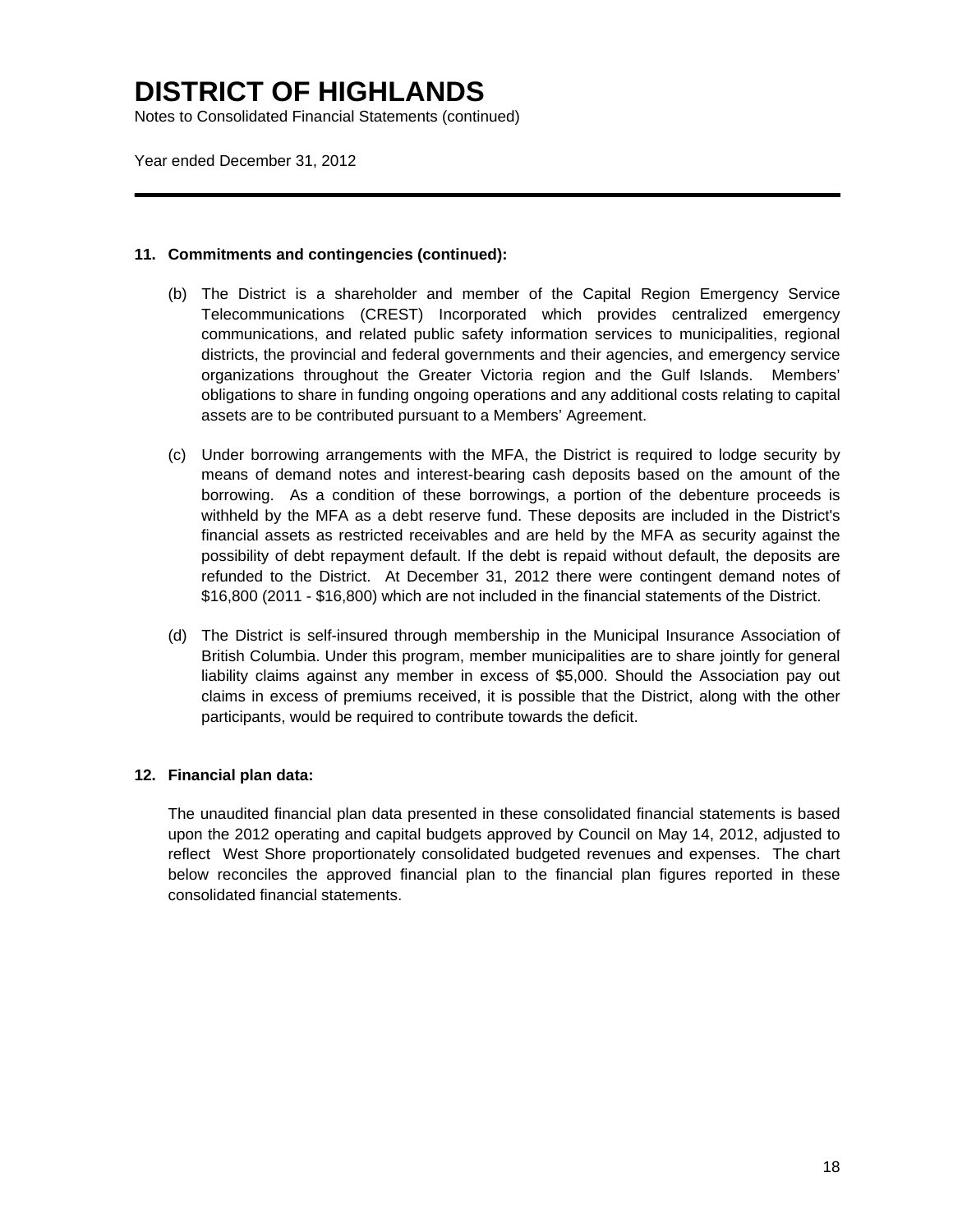Notes to Consolidated Financial Statements (continued)

Year ended December 31, 2012

### **12. Financial plan data (continued):**

|                                     | Financial plan amount      |
|-------------------------------------|----------------------------|
| Revenues:                           |                            |
| Financial plan<br><b>West Shore</b> | \$<br>1,960,735<br>215,140 |
| Total revenue                       | 2,175,875                  |
| Expenses:                           |                            |
| Financial plan                      | 2,595,915                  |
| <b>West Shore</b>                   | 229,468                    |
| Total expenses                      | 2,825,383                  |
| Annual deficit                      | \$<br>(649, 508)           |

### **13. West Shore Parks and Recreation Society:**

(a) Capital asset transfer:

The CRD transferred the lands and facilities comprising the Juan de Fuca Recreation Centre to the following municipal partners (the "Municipalities") effective January 2, 2002: City of Langford, City of Colwood, District of Highlands, District of Metchosin and the CRD (on behalf of a portion of the Juan de Fuca Electoral Area). Effective January 1, 2007 the Town of View Royal became a member of the Society.

The lands and facilities were transferred to the Municipalities in their proportionate share, as specified in the Co-Owners' Agreement. Future improvements are allocated among the partners as per the cost sharing formula in effect each year for each service or facility, as outlined in a Members' Agreement. For 2012, the District's share of improvements purchased by the Society on its behalf is \$4,255 (2011 - \$35,878).

Because the cost sharing formula in the Members' Agreement produces different cost shares for the members from year-to-year, there is a gain or loss on the opening fund balances. In 2012, the District recorded a gain of \$33,904 (2011 - \$6,433).

The repayment of the long-term debt associated with the transferred assets will continue to be a regional function, in accordance with the terms of an Agreement to Transfer between the CRD, the Municipalities and the Society. The debt payments are charged to the Municipalities as part of the CRD's annual requisition. The maturity dates of the various borrowings range from 2012 through 2014. The proportionate share of the debt funded by the District through the requisition process as at December 31, 2012 was \$50,123.